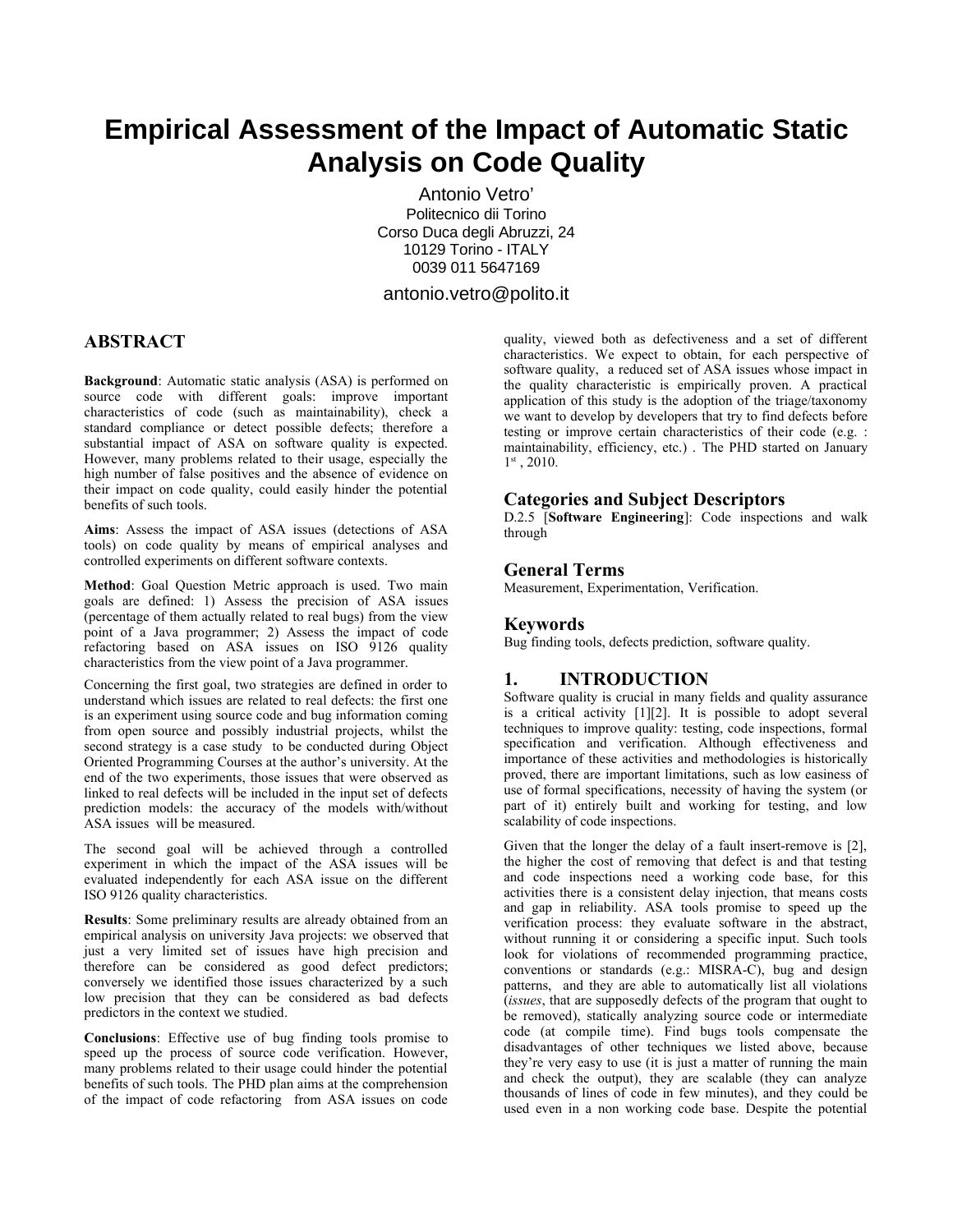benefits listed above, several limitations were observed in literature and in the state of the practice. The most common problems are: the high number of false positives the ASA tools generate [12][15], the reduced subset of possible bugs that can be automatically detected [11][12] (for instance, defects related to requirements are not automatically detectable, unless requirements could be expressed in a formal way), the dubious efficiency of the default issues prioritization [7][17], the questionable economical benefits brought by their usage [9][11].

As a consequence companies and universities still need large empirical evidence of the efficiency of ASA tool.

The goal of the PHD is to contribute to the effort of the scientific community towards the assessment of the benefits deriving from usage of ASA tools and techniques. Our aim is to evaluate the impact of such technique on software quality.

In the next sections the following terminology will be used :

- ASA : Automatic Static Analysis
- ASA issue : rule/bug pattern/smell detectable by ASA tools
- detection : the single instance of the issues signalled on the source code. The relation ASA issue – detection is (1: N) .

# **2. RESEARCH GOALS, QUESTIONS, ISSUES**

The first step of the PhD plan is the collection of existing empirical studies on static analysis and the recognition of the state of the practice (tools and methodologies). Activities related to this step are:

- Collect empirical studies in literature in the scope of ASA .
- Identify tools for ASA, and tools supporting refactoring.
- Identify university, open source or industrial projects suitable for the study. Necessary conditions: available source code and related process (defects) and product (structural metrics) data
- Identify in literature models for prediction of fault prone modules
- Identify in literature efficient inspection techniques

The next activities are the empirical experiments driven by the following goal: assessing the relationship between issues and software quality. We define software quality in two ways:

- software quality meant as software defectiveness ( defects density )
- software quality meant as the set of 6 different characteristics, i.e. as described by the ISO-IEC standard 9126 (see Figure 1).

These two definitions are not exhaustive, and we consider them as approximations of software quality. For instance, the first definition has several issues, because it doesn't take into account the severity of bugs or their impact on usage scenarios ( e.g. a bug in code which is rarely executed may not affect system quality as much as a bug in a very commonly used feature).



**Figure 1. ISO-IEC 9126 Quality Model**

We summarize the GQM in Table 1 and Table 2, then the detailed description of the GQM and of the experiments follow. At the end we give a graphical representation of the PHD plan objectives in Figure 2.

| <b>GOAL1</b>       |                                                                                                           |
|--------------------|-----------------------------------------------------------------------------------------------------------|
| <b>Purpose</b>     | Assess                                                                                                    |
| Issue              | the precision of                                                                                          |
| Object (process)   | ASA issues                                                                                                |
| <b>View point</b>  | from the view point of a Java programmer                                                                  |
|                    |                                                                                                           |
| <b>RO1.1</b>       | Which ASA issues are related to real<br>defects?                                                          |
| <b>Metric M1.1</b> | Issue precision (detections related<br>to<br>defects/detections)                                          |
|                    |                                                                                                           |
| <b>RO1.2</b>       | Can ASA issues raise the accuracy of<br>models to predict fault prone modules?                            |
| <b>Metric M1.2</b> | Precision, recall and F-measure of fault<br>predictions                                                   |
|                    |                                                                                                           |
| <b>RO1.3</b>       | Can ASA issues increase the generality of<br>such models, not restricting them<br>to<br>specific context? |
| <b>Metric M1.3</b> | Precision, recall and F-measure of fault<br>predictions                                                   |

**Table 1: Goal 1**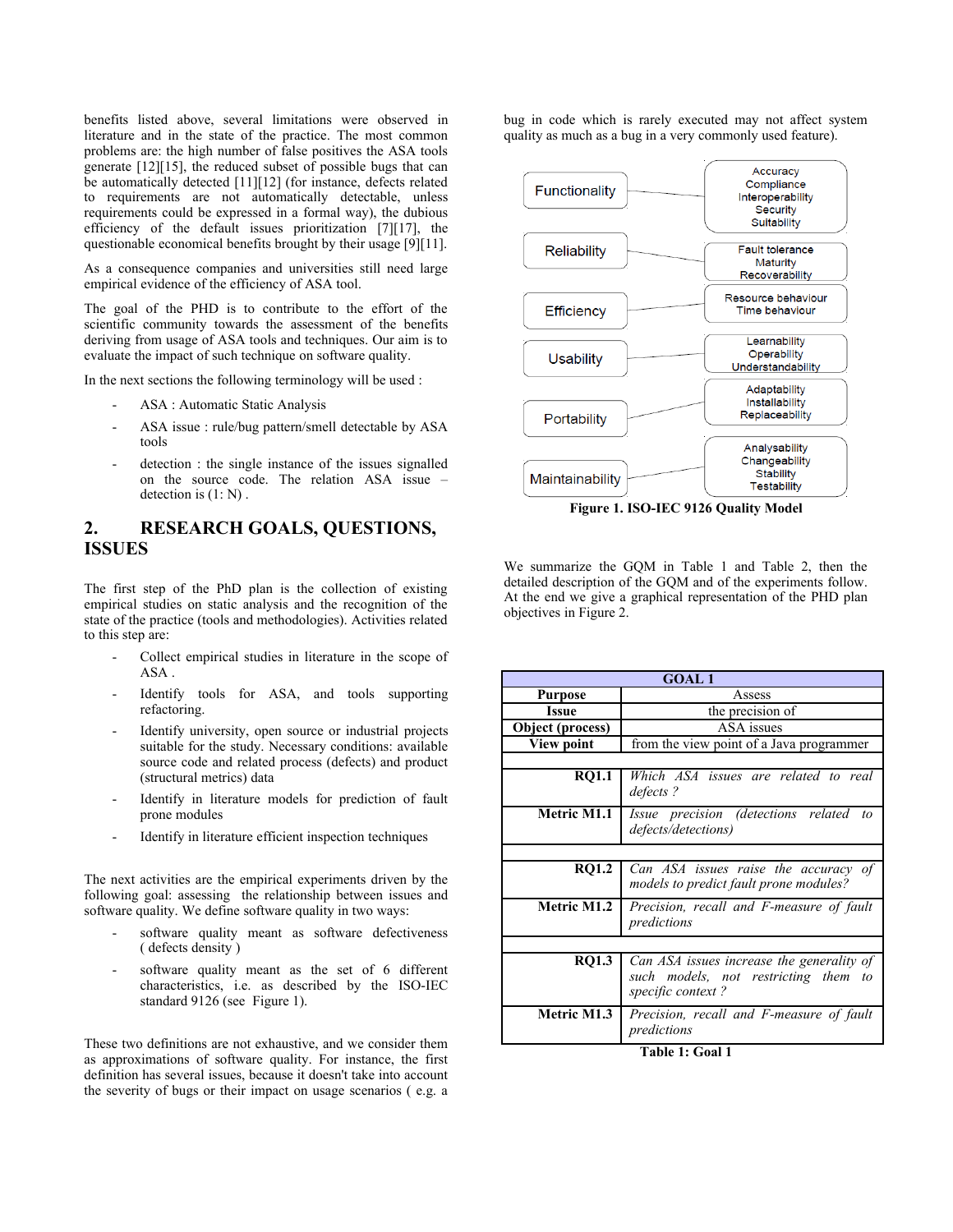| <b>GOAL 2</b>     |                                                                                                                                                  |
|-------------------|--------------------------------------------------------------------------------------------------------------------------------------------------|
| Purpose           | Assess                                                                                                                                           |
| <b>Issue</b>      | the impact of                                                                                                                                    |
| Object (process)  | code refactoring based to ASA issues on                                                                                                          |
|                   | ISO 9126 quality characteristics                                                                                                                 |
| <b>View point</b> | from the view point of a Java programmer                                                                                                         |
|                   |                                                                                                                                                  |
| <b>RQ2.1</b>      | What quality properties do ASA issues<br>impact?                                                                                                 |
| Metric M2.1       | To be defined: for each experiment<br>different metrics will determine the impact<br>of the issue on the different quality<br>properties.        |
|                   |                                                                                                                                                  |
| RO2.2             | Under what conditions ASA issues should<br>be eliminated through refactoring?                                                                    |
| Metric M2.2       | To be defined: for each experiment<br>different metrics will determine the impact<br>of the issue on the different quality<br><i>properties.</i> |

**Table 2: Goal 2**

# **3. RESEARCH APPROACH**

The empirical analysis will be performed on different kinds of projects: small projects (mainly students projects, few hundreds of NCSS), and medium-large size projects, both open source and proprietary. For the first investigation, it is necessary that projects have both source code and bug database available.

#### **GOAL 1 : Assess the precision of ASA issues (percentage of them actually related to real bugs) from the view point of a Java programmer**

*RQ1.1. Which ASA issues are related to real defects ?*

*Metric M1.1: issue precision (detections related to defects/detections)*

We will perform two experiments to answer this research question computing the precision for each issue.

#### Experiment 1.1

Given a project's software repository (Java language will be preferred) and a bug database:

- analyze past defects, trace them to a source module, verify issues signalled on them. If yes the issue is assumed to have a positive effect
- analyze past changes, verify if a change has provoked the deletion of issue previously detected, if yes the issue is assumed to have a positive effect
- analyze code, find issues signalled, verify by manual inspection if defects are associated to these parts of code, if no the issue is assumed to have no effect

If the software project is small or no bug database is available, we will inspect manually the code or a portion of it (following the most efficient inspections found in the state of the art) and we will identify manually defects. Then we will run on the code one or more ASA tools, tracing:

manual inspection time and inspection time of ASA issues (useful to evaluate the possible advantage in term of time spent in performing automatic inspection instead of manual inspection)

- defects identified by both manual inspection and ASA tool
- detections of ASA issues that are actually defects and are not identified by manual inspection
- detections of ASA issues that are not related to defects

The precision of issues will be available for each issue in both cases, at the end of the experiment: such ratio will be transformed in response 1/0 (issue is related to real defect: yes/no) using a threshold (e.g: *if* precision>50%, *then* output =1 *else* output=0) and different thresholds will be used to evaluate their effect on results through a sensitivity analysis. For each threshold *t*, issue *i* and precision  $p_i$ , the following null

hypothesis will be tested :

 $H0: p_i < t.$ 

When hypothesis is rejected the issue is considered to be related to real defects .

## Experiment 1.2

Softeng Research Group teaches 2 Object Oriented (OOP) Courses, in which Java language and Object Oriented Programming principles are explained, and where students develop small Java programs for the exam. The exam procedure is the following one:

- 1. Teachers define the project and provide the students with a textual description and a set of wrapper classes.
- 2. Students develop a first version of the program in the laboratory (the "lab" version) and submit it to a central server by means of an Eclipse Plugin.
- 3. A tool on the server, PoliGrader, manages the delivery process and runs a suite of black box acceptance tests (JUnit classes). Acceptance tests are written by teachers of the course in such a way all functionalities are checked; teachers develop also a correct "solution program", and they check tests coverage on it.
- 4. Results of test execution and their source code are sent back to the students.
- 5. Students improve the lab version at home, creating a new version of the program, called "home" version, that must pass all acceptance tests. This new version is submitted back to the server.
- 6. The PoliGrader tool checks that home versions pass all tests and compute marks taking in considerations the numbers of tests passed in the lab version and the diff between lab and home version, quantifying the changes made to the lab version in order to pass all tests.
- 7. All information (marks, source code, tests, changes) is available to teachers in order to finally evaluate the students.

As a consequence of this process, for each student two versions of the same project are available: the lab version, that probably contains defects (revealed by tests failures), and the home version, that passes all tests and it's functionally correct.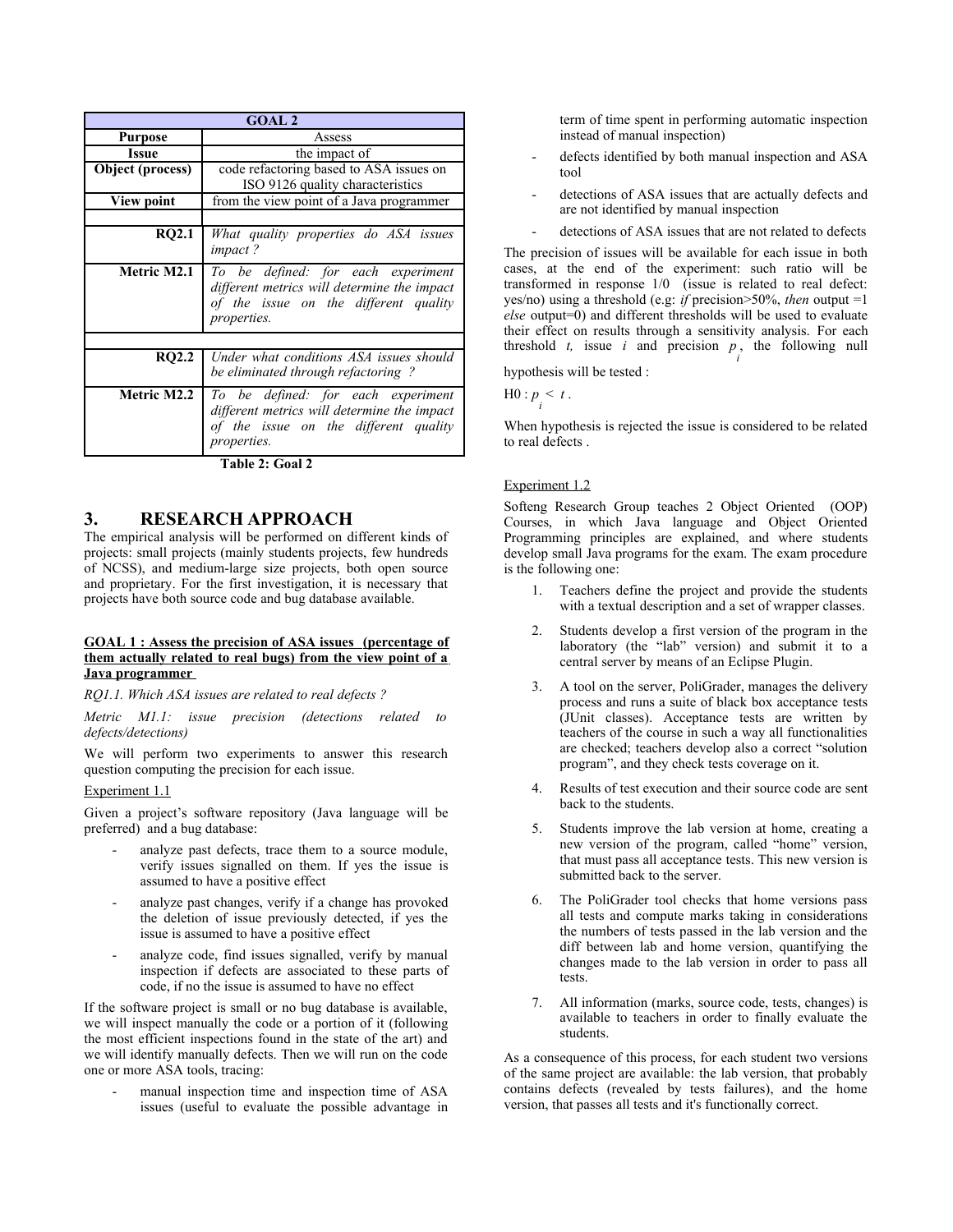We want to perform 2 experiments on the top of two consecutive sessions of OOP courses, each one including 2 parallel courses. In both sessions, only students of one course will be introduced to the ASA tool FindBugs [33], teaching them how to use it during classes and laboratories (students cannot change course inside the same session). The students will be required to minimize the number of FindBugs issues signalled in the Java projects. FindBugs is choosed because widely used in literature and since we already conducted research experiments with it [29] . In the first experiment, all FindBugs issues (more than 350 in current version 1.3.9) will be activated, while in the second experiment we will activate only those issues whose precision was empirically proved in previous empirical studies from the state of the art and in our works. To sum up, there are 2 exam sessions (the second one occurs after the first one), each of one having 2 courses :

- Session 1
	- Course A1 : no FindBugs
	- Course B1 : FindBugs all issues activated
- Session 2
	- Course A2 : no FindBugs
	- Course B2 : FindBugs only most precise issues activated

Students of session 1 will be different from students of session 2, and the same for projects: however, the difficulty level of the assignment and number and type of functionalities will be the same to make the two sessions comparable. Instead courses belonging to the same session will have the same projects requirements.

The following metrics will be collected from projects developed at the exam :

- FindBugs issues in both versions (lab, home)
- Test failures in lab versions
- FindBugs issues related to portion of code that is activated by tests failures
- − Changes between lab and home versions
- − Changes done expressly to delete FindBugs issues (students will be asked to provide this information)

Since we expect a large number of projects and issues, the relationship between defects (test failures) and issues will be investigated following the same procedure described in experiment 1, and a manual validation of a representative sample will be also performed.

Statistical analysis of data collected will permit to test the following null hypotheses:

- − HA0 : External quality of projects of session 1 is different from external quality of projects of session 2
- HB0 : External quality of projects A1 is higher than external quality of projects B1
- HC0 : External quality of projects A2 is higher than external quality of projects B2
- − HD0 : External quality of projects B1 is higher than external quality of projects B2

The external quality is measured as the percentage of tests failed: the lower is the percentage of failed tests, the higher is the external quality of a project.

The aim of HA0 is to test whether the Java programming capabilities of students of the two sessions are comparable (given that the 2 projects have the same difficulty level and the same number and type of functionalities to implement).

Possibly rejecting HB0 and HC0 will be instead the statistical proof that FindBugs issues are precise predictors of defects, therefore developing/refactoring a small project driven by FindBugs issues likely leads to a higher external quality of the code.

Additionally, rejecting fourth null hypothesis (HD0) will be a statistical proof that triage of issues is necessary to make usage of FindBugs more efficient.

Finally, further analysis of data let we investigate side aspects related to the main goal:

- number and type of FindBugs issues in home versions: these issues will be considered to be not related to functionality since home versions are functionally correct;
- − correlation among FindBugs issues
- differences between code changes not related to FindBugs issues and changes made purposely to delete FindBugs issues.

#### D1.1. Deliverable

Activities related to the two experiments will produce a reduced set of ASA issues, actually linked to defects in the software projects we studied. We expect that a small portion of all issues are actually linked to defects.

#### *RQ1.2. Can ASA issues raise the accuracy of models to predict fault prone modules?*

*RQ1.3. Can ASA issues increase the generality of such models, not restricting them to specific context ?*

*Metric M1.2: precision, recall and F-measure of fault predictions*

Models to predict fault prone modules will be built to answer  $RQ1.2$  and  $RQ1.3$ ; the possibility to import existing defects prediction models from literature will be evaluated after state of the art activities. The dependent variable of model(s) is the likelihood the module is defect-prone: such probability will be transformed in response 1/0 (module defect prone: yes/no) using a threshold (e.g: *if* probability>50%, *then* output =1 *else* output=0). Different thresholds will be used and a sensitivity analysis will evaluate their effect on results.

Each model will be ran with two different sets of the inputs: the first one will be composed exclusively by traditional independent variables (source code metrics, past defects, etc.), whilst the second set of inputs will be obtained adding the information about ASA issues signalled on source code ( number, type, etc... ) to the previous variables, and considering only the reduced set of ASA issues identified in RQ1.1. Then the comparison between the accuracy of the two versions will indicate whether the ASA issues could improve the prediction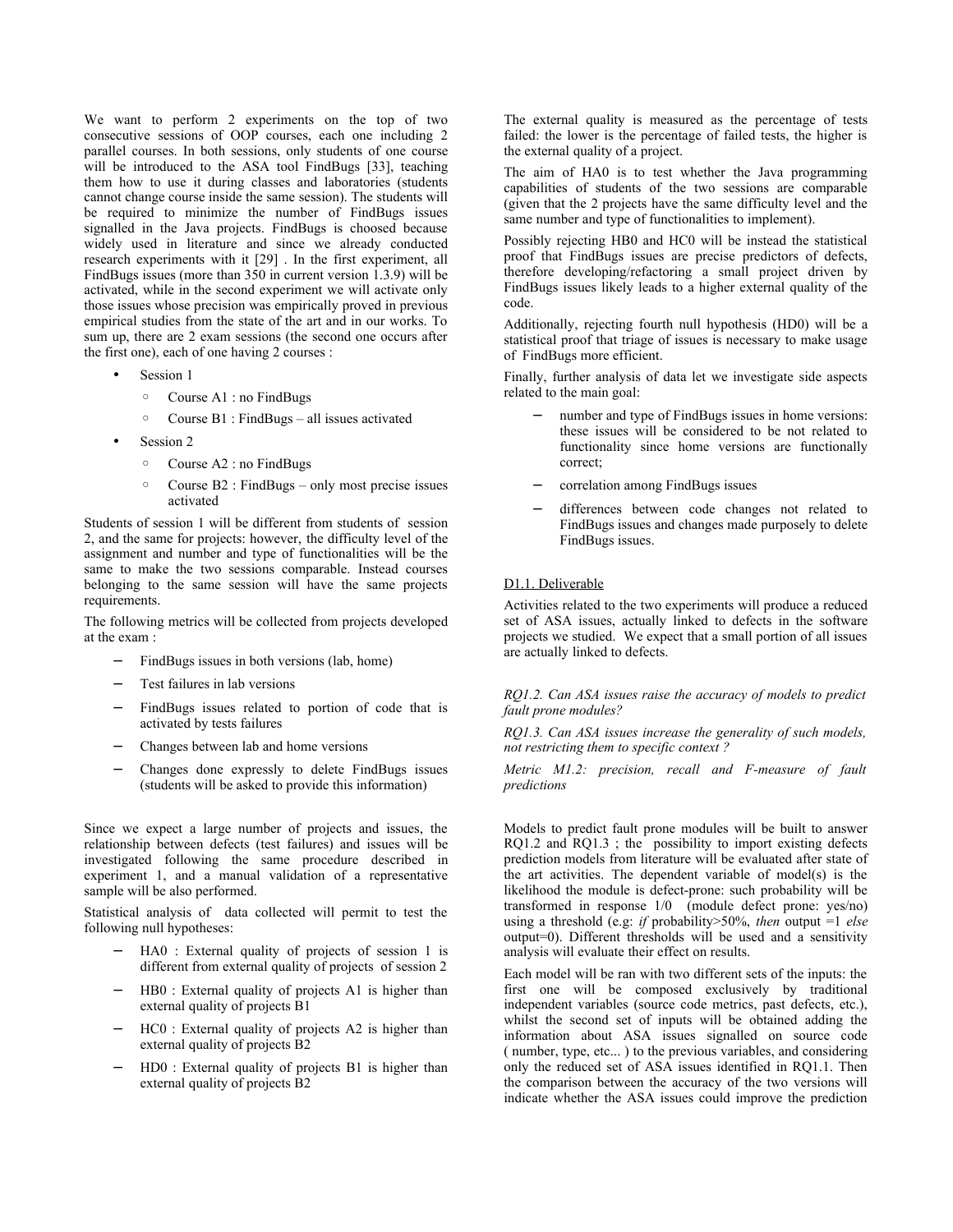power of such models or not. Summarizing, the procedure will be the following one:

- Define in detail what is meant by module in the project (function, file, class, other)
- Identify most fault prone modules by analyzing past defects
- − Verify if, over time, the subset of fault prone modules remains the same or changes
- Build model(s). Input variables per each module: source code metrics, effort, other relevant information if available. Output variable: module is / is not fault prone.
- − Verify models on past data: evaluate accuracy in predicting fault prone modules.
- Choose best model
- Enhance model integrating most precise ASA issues found in RQ1.1
- − Verify model on past data evaluating its accuracy
- Compare precision of models with and without ASA issues
- − Verify whether accuracy of both models types holds in different contexts (application type, open source/off the shelf, size,...)

#### D<sub>2</sub> - Deliverable:

- Empirical assessment of the impact of ASA issues on the prediction power of defects prediction models
- A prediction model for faulty modules, using as input source code metrics, defects, effort, and in case ASA issues

#### **GOAL 2 : Assess the impact of code refactoring based to ASA issues on ISO 9126 quality characteristics from the view point of a Java programmer.**

*RQ2.1. What quality properties do ASA issues impact ?* 

*RQ2.2 Under what conditions they should be eliminated through refactoring ?*

*Metrics to be defined: for each experiment different metrics will determine the impact of the issue on the different quality properties.*

The goal is to evaluate the impact of ASA issues on quality characteristics referring to ISO-IEC 9126 model. No author has, until now and up to our knowledge, proposed a comprehensive taxonomy of ASA issue – code quality property impacted based on empirical experimentation.

We identify three steps in the empirical experimentation. Given a set of ASA issues I and the set of quality characteristics C, the procedure is the following one:

- 1. *for each*  $i \in I$  *and each*  $c \in C$  *do* 
	- − determine manually by expert judgement whether issue *i* could impact characteristic *c*. In this context any of the following is considered as expert: a professor, a research assistant or a PHD

student, that teaches in a University course the programming language used in the experiment; a programmer from industry that programs frequently with the programming language used in the experiment (e.g: Java programming for at least 3 days a week in the last 3 years). In the case multiple experts disagree, the impact is considered as not present. An impact matrix IM will store experts judgements, while a second matrix (validation matrix VM) will trace empirical validations of the judgements. Matrices are initialized in the following way:

- *for each*  $i \in I$  *and each*  $c \in C$  *do* 
	- *if* issue *i* is thought by experts to have impact on characteristic *c* then  $IM_{in} = 1$ *else* IM<sub>ic</sub> = 0

- *for* each 
$$
i \in I
$$
 and each  $c \in C$ , *do*  
- *if* IM<sub>ic</sub>=0 *then* VM<sub>ic</sub> = 0 else VM<sub>ic</sub> = -1;

2. Experimentation*:*

*for each*  $i \in I$  *and each*  $c \in C$  *where* VM<sub>ic</sub> = -1 *do*

- − plan one or more experiments where the impact on *c* of having/not having issue *i* can be measured. We provide the reader with an example of experiment; let's consider the FindBugs issue Inefficient Integer Constructor (IBC) that is signalled when the new Integer() constructor is used instead of Integer.valueOf(). It is expected that issue IBC impacts characteristic Efficiency. A possible experiment to verify the impact is :
	- write a piece of code where issue IBC is signalled;
	- refactor the previous piece of code obtaining a second version, functionally identical, but where the issue IBC is no longer signalled;
	- prepare the environment in which to run both versions of the code: the environment should be as much isolated as possible (e.g: disable network, disable routine tasks, no other programs running...), in order to minimize the possibility that executions of the code are interrupted/delayed by other programs/routines;
	- run a very high number of times (to eliminate random effects - e.g.: 1000000) the two codes (independently and sequentially), measuring their total execution time;
	- compare the two measurements by statistical analysis: if code without IBC performs better, its impact on Efficiency is demonstrated and confirmed.
- $if$  impact of  $i$  on  $c$  is empirically demonstrated, *then*  $\text{VM}_{\text{in}} = 1$  *else*  $\text{VM}_{\text{in}} = 0$ .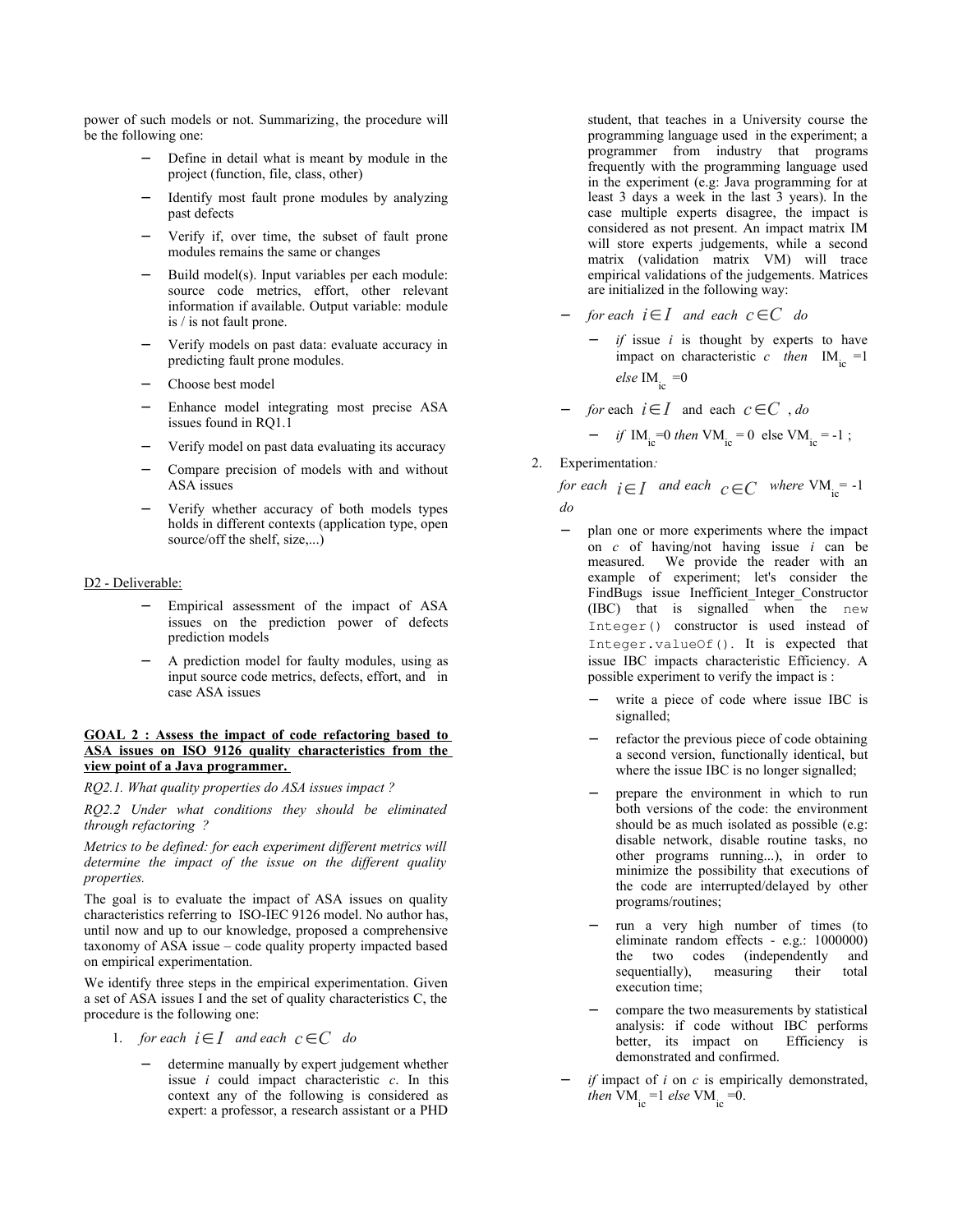Having validated the taxonomy, it is possible to define a set of heuristics to improve a specific property of source code, using the most effective related refactoring.

#### D<sub>3</sub> - Deliverable:

- A validated taxonomy of the relationship ASA issue quality property
- A prioritization of ASA issues and a set of heuristics for refactoring code, in function of the software quality property impacted



**Figure 2. PHD Plan Overview**

## **4. INITIAL RESULTS**

In our previous work [29] we faced Research Question 1.1 for the issues of the ASA tool FindBugs v1.3.8, signalled on 85 Java assignments from the 2009 OOP course. We considered issues grouped according to two dimensions: category (Bad Practice, Correctness, Style, Performance, and Malicious Code are the categories with at least one issue signalled in our code base) and priority (Low, Medium, High). For each issue group (combination of category and priority) we computed its precision. The number of detections related to defects was  $d$  determined through the Spatial + Temporal technique, previously presented in literature in [5]. The technique is the following one: we have temporal coincidence when one or more issues disappear in the evolution from the lab to the home version, and in the same time one or more defects are fixed: probably those issues were related to the fixed defects. In this context, as explained in Goal 1 - Experiment 2, defects fixed are revealed when a test that in lab version fails instead in home version succeeds. The possibility that a disappearing issue was not related to the disappearing defect is the noise of this metric, that is filtered out by adding spatial coincidence: we observe spatial coincidence when an issue's location corresponds to lines in the source code that have been modified in the evolution from the lab to the home versions. In practice, the combination of temporal and spatial coincidence is interpreted as a change intended to remove the issue, that is linked to the defect.

Defining precision *p* of the issue group *g* as *p*, we decided that

an issue was related to real defects if the null hypothesis that *p g*

< 30% was rejected. Such a low threshold was justified by the exploratory nature of the work and it compensated for the large precision variability in each group. The analysis of precision measures obtained demonstrated that only 2 out of 15 groups of issues could be considered as related to actual defects in our code base. Moreover, one group of issues had a precision that was practically negligible.

In a subsequent and more detailed experiment, still not published, we repeated the study enlarging the code base ( we analyzed 301 Java Projects ) and computing precisions at single issues level (instead of groups). We observed again that few issues were related to real defects. The precision threshold used in this study was stricter (50%), but the sensitivity analysis demonstrated that results held for precision > 21% (that is a very low threshold). As a consequence we can consider results stable.

The findings of this second study are :

- The 20% of issues made the 80% of total detections, and just 5 issues represented about half of total detections.
- 80% of detections were related to 5 categories of problems: objects and references, violation of naming conventions, no effect of fields, variables or methods .
- Distribution of issues among Java classes was inhomogeneous: detections were concentrated in a few classes.
- The analysis of issues precisions demonstrated that only 4 issues could be considered as reliable predictors of real defects in the context the research was conducted .
- The same analysis let us identify 16 issues whose precision was practically negligible: they were responsible of about the 45% of issues detections.

We will try to extend prior work repeating the study both in industrial and open source systems, and facing also research question 1.2.

# **5. THREATS TO VALIDITY**

Here we identify external and internal threats for each planned experiment .

Goal 1- Experiment 1.1 In the case the fault database is available, the major construct thread is the fact that the relation between issues and defects is determined with statistical techniques, checking whether issues are signaled in lines that changed due to a faults located on them. In order to control it, the manual inspection of links faults-issues should include a significant number of samples, and one or more reviewer should validate it. On the contrary, if the fault database is not available, manually find a significant number of defects by means of manual inspection could be a long and error prone task (internal threat): having one or more reviewers will permit to control the threat also in this case.

Goal 1 – Experiment 1.2. An important external threat is: we study small student projects, hence the application of findings in industrial context is debatable. However, this weakness is balanced by the fact that this experiment, differently to many others in the literature, eliminates the effect of developer style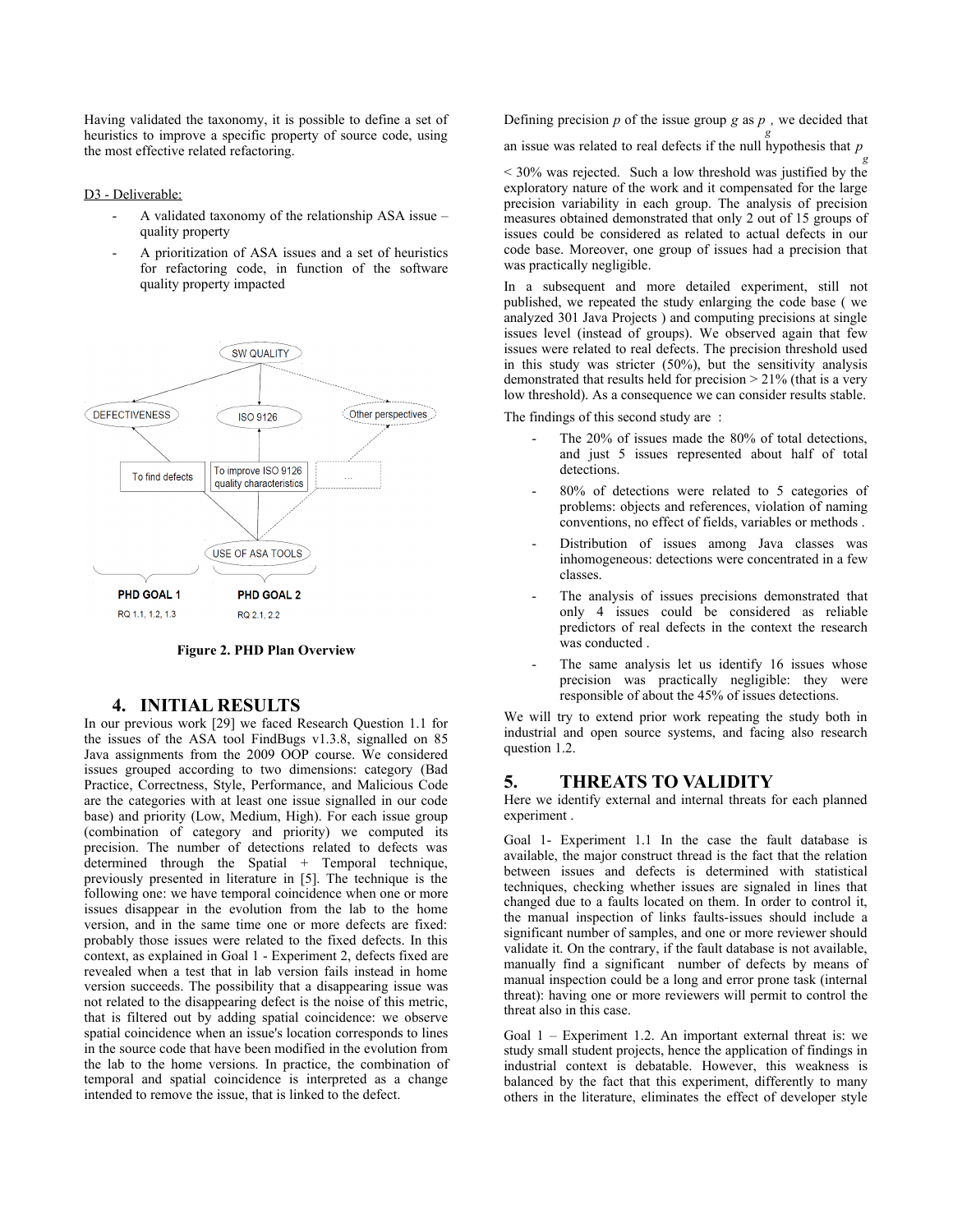on the results, because a large pool of developers is used for the same projects. A further threat is a construct one: it is concerning the identification of defects. In this second experiment, no bug database is available: we make the assumption that all changes between lab and home version are done in order to fix a defect; actually, it could be possible that some changes are not related to real defects, but to other motivations (cleaner code, more readable code, and so on). Nevertheless, we don't expect that this kind of noise could change results and ranking, because usually students correct the lab versions in a quick and dirty way, doing as few changes as possible, for two reasons:

- the home version is the last version of the project, actually no maintenance has to be done subsequently;
- students are discouraged in doing many changes, because the mark suggested by PoliGrader decreases with the quantity of changes made (see details in [34]).

Goal 2 – Experiments 2.x. We observe two important internal threats related to the experiments that should verify the impact of an issue on a code quality characteristic. The first one is the difficulty to minimize the noise introduced by different confounding factors in the experiments results (e.g.: measure the performance of two different pieces of code inside an operating system could be highly affected by the presence of other running processes). The second threat is: for characteristics such as maintainability and usability, it could be hard to find non-subjective metrics: for instance, if the maintainability is measured computing 2 maintenance tasks performed by 2 different teams, the programmers capability could be a deviant factor. This threat could be controlled repeating the experiment with different teams. We plan to control these threats increasing the number of samples and executing the experiments in different machines / operating systems.

### **6. RELATED WORK**

In this section we want to report the work already done in literature in the scope of the PHD plan. The present section is a partial result of the step 1 of the PHD plan, that is the recognition of state of the art, that will continue in the following months. The related work we report here mainly refers to Goal 1  $-$  RQ1.1.

The first research we cite is the one of Boogerd and Moonen [5]: they tried to empirically assess the relation between violations of coding standard rules and actual faults. They analyzed the relationship between defects in an industrial software project and MISRA-C 2004 rules violations, using history of project (code versions) and problem report database. They introduced the concepts of temporal and spatial coincidence: if a fault disappears from one version to another one, and a violation too, probably that violation was related to the fault that disappeared; this is temporal coincidence. However, temporal coincidence is affected by noise: some violations can disappear as a consequence of a change in a portion of code not directly related to it or to another defect. Authors decided to assess the impact of this noise by means of spatial coincidence: using information from Software Configuration Management System and from problems reports database, they were able to individualize only the lines changed related to a fault that disappeared from two consecutive versions, and to count as effective only that violations that were in those lines of code. These violations were

considered as true positive. The experiment of Boogerd and Moonen showed that a reduced set of rules (12 over 72) performed significantly better (true positive rate between 23% and 100 %), while about one third of the rules (25 over 72) had zero positive rate: so, taken together with Adams' law [13] , it means that it is better to don't apply the smell. They repeated the experiment with another system [28], however, the set of efficient rules found in [5] have a few intersections with the one found in [28].

Boogerd and Moonen tried to assess the value of ASA issues for fault detection by means of statistical inference, guessing that a violation in a defect fixing changed line is really related to that issue. On the contrary, Pugh et al. [6] tried to understand the efficiency of the static analysis tool FindBugs by manually checking the issues signalled on projects: experiments showed higher true positive ratios. The authors classified issues in 4 categories, based on their impact on code. They got that, in JDK 1.6.0-b105, almost 50% of medium/high priority issues of category correctness had impact, and 10% had a serious impact. 160/379 were trivial, while 5 issues were due to bad analysis of FindBugs. A similar experiment with the same category of issues was performed at Google, with similar high percentages of true positive issues, while a further experiment conducted on Glassifish v2 showed that 50 defects over 58 disappeared due to small edits designed to specifically address the issue raised by FindBugs.

High percentage of true positive found by FindBugs were also found by Cole et al. [7], asserting that the rate of false warnings reported by FindBugs is generally lower than 50% but they didn't prove it. Almossawi, Lim and Sinha [8] provided a third party evaluation of Coverity Prevent and reported an overall evaluation that 13% of the warnings seemed be infeasible and 64% seemed very likely to result in faults.

Wagner et al. [9] evaluated FindBugs and PMD on two software projects. They found out that very few of defects (post-release and actually correlated to documented failures in deployed software) were identified by these tools. On a total of 91 defect removals, comparing two successive versions of software, they found only 4 that corresponded to remedying a problem that caused a failure in the deployed software.

Robert OCallahan told in his blog<sup>[1](#page-6-0)</sup> about his experience with Klocwork and Coverity, and noted that many of the defects found did not seem to be significant. Konstantin Boundnik also blogged<sup>[2](#page-6-1)</sup> about his experience with Klocwork and Coverity, asserting that false positive rates were respectively 10 and 15%. In order to contrast the false positive ratio, Hovemeyer et al. [10] introduced the use of Java annotations by the programmer in order to explicitly inform FindBugs about which values must not be null and which on the contrary may be null. They performed experiments on both production software and students projects, obtaining false positive rates of 20% on production software and identifying 50% to 80% of issues dealing with null pointer exceptions at run time in students projects.

Zheng and al. [11] tried to go deeper in the topic of ASA tools efficiency, answering to the question: for which kind of defects are ASA tools effective? They performed a study on static analysis faults, tests and customer-reported failures for three

<span id="page-6-0"></span><sup>1</sup>See http://weblogs.mozillazine.orgrocarchives200609static analysis and scary head.html

<span id="page-6-1"></span><sup>2</sup> See http://weblogs.java.netblogcos archive200610static analyzer.html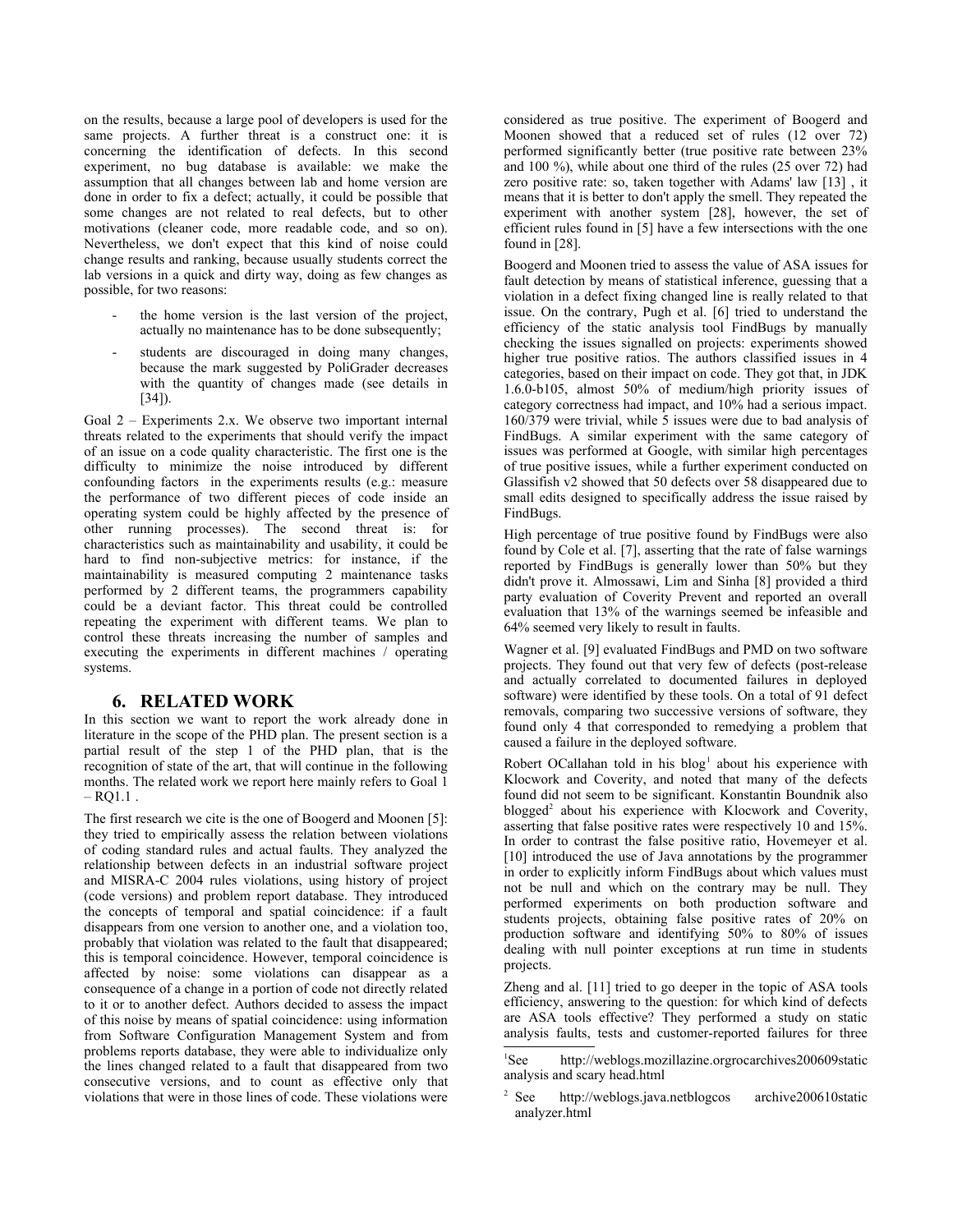large-scale industrial software systems developed at Nortel Networks. They found that automated static analysis is effective at identifying low level bugs like assignment and checking faults, and that they're complimentary to the other fault detection techniques. They also asserted that automatic static analysis defect removal yield is similar to the one of inspections and that the faults signalled by automatic static analysis tools are good fault predictors; however, the hypothesis that quality with automatic static analysis is higher than without was rejected. Another study attempted to understand the added value of ASA tools with respect to the traditional fault detection techniques: Wagner et al. [12] compared bug finding tools with reviews and tests. They found that bugs signalled by smell tools are a subset of those found by reviews, and different from dynamic testing. The authors analyzed 5 projects and 5 categories of defects (with respect of their effect on system behaviour). They manually determined the ratio of false positive issues, and results were : 47% for FindBugs, 31% for PMD, 96% for QJPro. This result suggest another consideration: are bug finding tools able to predict the same defects ? So, are they equivalent ?

A study conducted by Rutar et al. [13] classified issues of 5 different ASA tools ( JLint, Bandera, ESC/Java, FindBugs, PMD), and ran them on different projects. They were able to cross-check their issue reports and warnings, and they discovered that tools generally find non-overlapping issues. Finally, they proposed a meta tool for combining the results of different smell tools, in order to cover all the bugs categories.

A similar conclusion was found by Wagner et al. [14] : authors compared FindBugs and PMD, running them on 2 industrial projects. They demonstrated that the 2 tools have a small intersection of issues, and they suggested to use them in combination. They also studied the economical efficiency of the usage of ASA tools: estimating direct and indirect costs, they asserted that, in order to be cost efficient, the tools must individualize 3-4 potential field-defects. Economical considerations were also done by Zheng et al. [11]: the cost of automatic static analysis per detected fault is of the same order of magnitude as the cost of inspections per fault detected. Coming back to Wagner's research, he also studied the technical efficiency of the tools : even if the number of issues could be a good predictor for faulty modules (again, as in [11] ), the true positive ratio of smell tools issues in his experiment is very low. Analysing a sample of 72 real bugs from the bug repository of the projects, Wagner et al. found out that in the first project none of the bugs was revealed by the static analysis tools, while in the other one just 16% of them was found. They motivated this results saying that the majority of issues had its roots in the semantic. The same last finding is present in Zhenmin Li et al. [15]. The authors tried to identify which bugs categories are present in Mozzilla and Apache software, automatically analyzing Bugzilla repositories by means of natural language text classification. Results of their study showed that the majority of bugs were semantic, thus they could be revealed only by dynamic testing. Yet another finding concerned the presence of a lot of simple memory related bugs such as NULL pointer references  $(12.2 - 16%)$ , that should have been detected by static analysis tools : this indicates that the tools have not been used with their full capacity.

This last issue (how ASA tools are used) was investigated by Ayewah et al. [16], too. The authors experienced in Google that the more the usage of the tool appears within the code production work flow, the higher the efficiency of the tool is:

when they were able to incorporate FindBugs in the review process, more than 200 users suppressed thousand of warnings signalled by FindBugs in 6 months. However, they observed that the situation out of Google is quite different. Authors tried to understand how FindBugs is used by means of a survey with tool's users: they discovered that the 81% of users have no exact policies in their companies on how to run FindBugs, and in the 76% of the cases, running FindBugs was not required by the process. However, the majority of users reviews at least high priority issues (thus it seems that these are the most e effective issues), but generally they don't have policies for handling issues designated as not real bugs, or low priority warnings.

Management of issues priorities is also discussed by Kim and Ernst [17]. They combined, in their experiments on 3 open source projects and 3 bug finding tools, source code changes and bugs information from bug repository, individualizing which lines contain fix changes (if the changed line contains a bug disappeared from a version to the following one, the change is a fix change), checking the ratio of ASA issues in those lines. The experiment showed that very low percentages of warnings were removed by a fix change, and yet lower percentages considering only high priority warnings (6%, 9% and 9%). So they proposed an algorithm based on the history of removed warnings in order to modify priority of issues, and repeating the experiment with the new obtained priorities, they were able to have higher percentages of high priority issues removed by fix changes (up to  $17%$ ,  $25%$  and  $67%$ ).

Even if the first static analysis tool appeared more then 30 years ago (Lint, by Stephen Johnson of Bell Labs [18] ) the research field is wide and literature doesn't fit all open issues and contexts. For instance, studies on ASA tools in university context is one of them, and this is the field in which I and my supervisor conducted the first experiments. We found two examples of researches conducted in University in a similar scope. Hristova et al. [19] noticed that students of Java introductory courses usually do common errors: they created a small taxonomy of them and they built an educational tool able to capture these common errors, providing additional information to the error messages of the Java compiler. Starting from the same consideration, Truong et al. [20] built a whole framework to check common students' errors and help them in writing better code. The underlying idea that we liked is that such common errors can be automatically detected, but in our opinion there's no need to build new tools or frameworks: several ASA tools already exist, they can be customized and used in an educational context. The achievement of the goals of this PHD plan will give the possibility to better customize the tools and to activate only issues with higher precision. A further study in the university environment was done by Jaime Spacco, Jaymie Strecker, David Hovemeyer, and William Pugh in the context of the Marmoset Project [24] [25] [26] [27]. Marmoset is a platform that allows students to submit versions of their Java projects to a central server, which automatically tests them and records the results. It also collects code snapshots of the projects: each time a student saves the work, it is automatically committed to a CVS repository. They declared correlations between warnings signalled by FindBugs and tests outcomes, and between three types of FindBugs issues ( ClassCast, StackOverow, Null Pointer ) and Java Exceptions, but they didn't do any deep statistical analysis. Precision and recall can be obtained by their tables: precisions are, with respect to issue type, 23%, 71%, 45% , and recall values are 28%, 44%, 18%.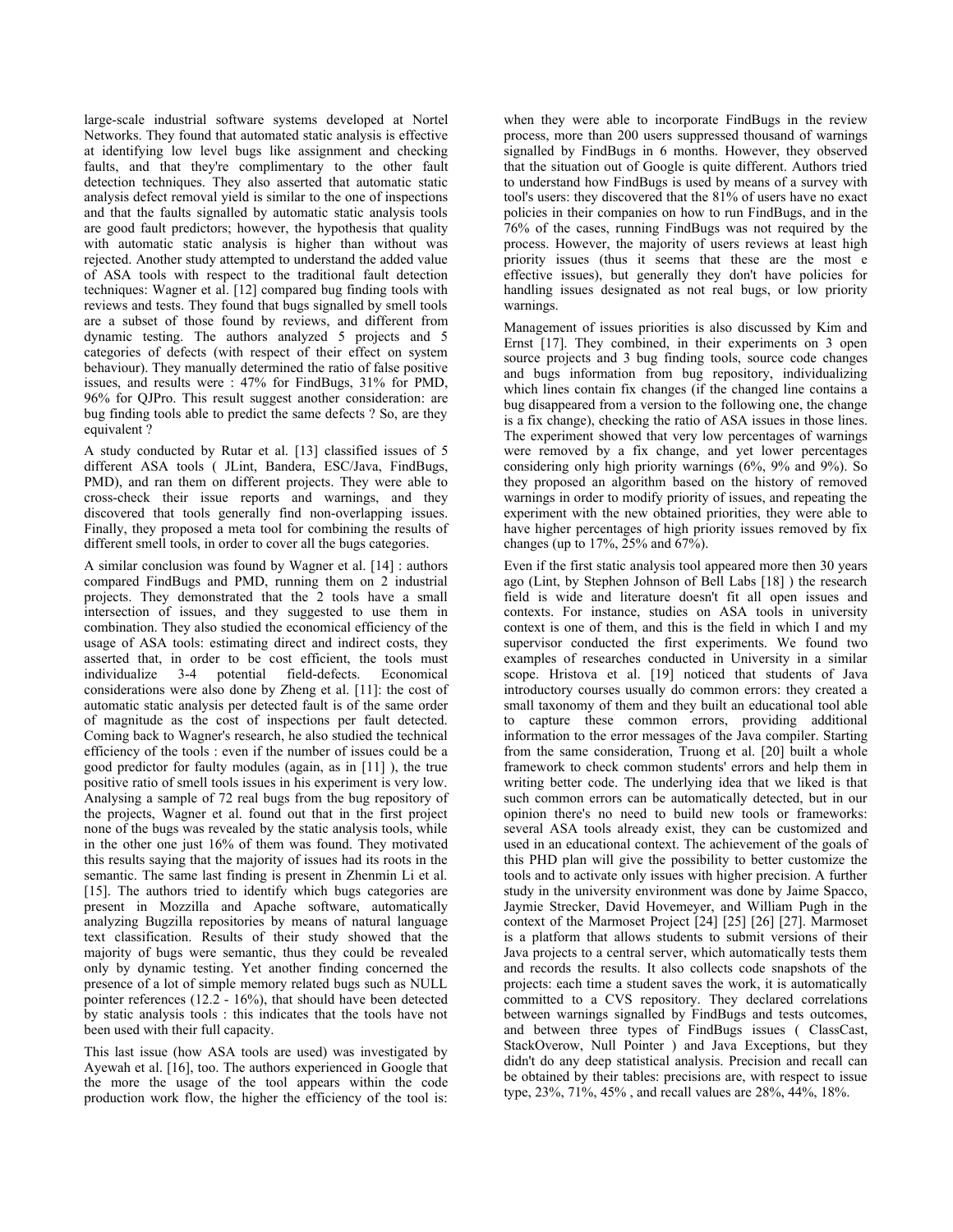Furthermore, we would like to cite some study that investigated the correlation between smells and code quality. Code smell is any symptom in the source code of a program that possibly indicates a deeper problem: something that is not working properly or a problem that could be resolved in others way, simplifying the code, making it faster or decreasing the resource usage. From the point of view of a programmer charged with performing refactoring, code smells are heuristics to indicate when to refactor, and what specific refactoring techniques to use. Thus, a code smell is a driver for refactoring  $\lceil 3 \rceil$ , and refactoring improves code maintainability and flexibility. The debate about automatic detection of code smell is still open in literature, and it will be investigated. We found a work by Li and Shatnavi [21] in which they investigated the relationship between the class error probability and bad smells based on three versions of the Eclipse project. Their result showed that classes which are infected with the code smells Shotgun Surgery, God Class or God Methods have a higher class error probability than not infected classes.

Deligiannis et al. investigated the impact of God Classes, based on Riels Definition [22] on the maintainability of object oriented design [23]. They built two functional identical software systems, one containing the god class smell (Design B) and the other one without (Design A). An identical maintenance task was assigned to two student groups (Group A and Group B), whereas one group had to perform the task on Design A and the other on Design B. After the study, a questionnaire was performed, and analysis of answers questionnaire showed that the students of group A had fewer problems with the understandability of the design as well as the modification of the design. Furthermore, a quality analysis was performed on both the delivered solutions, showing differences towards the 2 solutions.

Finally, in several empirical studies (we cite [30], [31] and [32]), static analysis issues are used in conjunction with code and history metrics as factors in defects prediction models: since while we're writing the PHD in step 1, we still have to explore this area of the field.

# **7. AKNOWLEDGEMENTS**

I would like to thank my supervisors Maurizio Morisio and Marco Torchiano for their precious advices, and the reviewers of IDOESE 2010 for their observations that let me improve my PHD plan.

# **8. BIBLIOGRAPHY**

[1] B. W. Boehm. Software process management: lessons learned from history. In ICSE '87: Proceedings of the 9th international conference on Software Engineering, pages 296{298, Los Alamitos, CA, USA, 1987. IEEE Computer Society Press.

[2] Barry Boehm and Victor R. Basili. Software defect reduction top 10 list. Computer, 34(1):135-137, 2001.

[3] M. Fowler, K. Beck, J. Brant, and D. Roberts. Refactoring: improving the design of existing code.

[4] Edward N. Adams. Optimizing preventive service of software products. IBM Journal of Research and Development, 28(1):214, 1984.

[5] C. Boogerd and L. Moonen. Assessing the value of coding standards:An empirical study. Software Maintenance, 2008. ICSM 2008. IEEE International Conference on, pages 277-286, 28 2008-Oct. 4 2008.

[6] Nathaniel Ayewah, William Pugh, J. David Morgenthaler, John Penix,and YuQian Zhou. Evaluating static analysis defect warnings on production software. In PASTE '07: Proceedings of the 7th ACM SIGPLAN-SIGSOFT workshop on Program analysis for software tools and engineering, pages 18, New York, NY, USA, 2007. ACM.

[7] Brian Cole, Daniel Hakim, David Hovemeyer, Reuven Lazarus, William Pugh, and Kristin Stephens. Improving your software using static analysis to find bugs. In OOPSLA '06: Companion to the 21st ACM SIGPLAN symposium on Objectoriented programming systems, languages, and applications, pages 673-674, New York, NY, USA, 2006. ACM.

[8] Ali Almossawi, Kelvin Lim, and Tanmay Sinha. Analysis Tool Evaluation: Coverity Prevent. Technical report, Carnegie Mellon University,May 2006.

[9] Stefan Wagner, Florian Deissenboeck, Michael Aichner, Johann Wimmer, and Markus Schwalb. An evaluation of two bug pattern tools for java. In *ICST '08: Proceedings of the 2008 International Conference on Software Testing, Verification, and Validation*, pages 248–257, Washington, DC, USA, 2008. IEEE Computer Society.

[10] David Hovemeyer, Jaime Spacco, and Bill Pugh. Evaluating and tuning a static analysis to find null pointer bugs. Lisbon, Portugal, September 5-6, 2005. ACM.

[11] J. Zheng, L. Williams, N. Nagappan, W. Snipes, J. P. Hudepohl, and M. A. Vouk. On the value of static analysis for fault detection insoftware. Software Engineering, IEEE Transactions on, 32(4):240-253,2006.

[12] Stefan Wagner, Jan Jrjens, Claudia Koller, Peter Trischberger, and Technische Universitt Mnchen. Comparing bug finding tools with reviews and tests. 2008.

[13] Nick Rutar, Christian B. Almazan, and Jerey S. Foster. A comparison of bug finding tools for java. In ISSRE '04: Proceedings of the 15th International Symposium on Software Reliability Engineering (ISSRE'04), pages 245-256, Washington, DC, USA, 2004. IEEE ComputerSociety.

[14] S. Wagner, F. Deissenboeck, M. Aichner, J. Wimmer, and M. Schwalb. An evaluation of two bug pattern tools for java. In Software Testing, Verification, and Validation, 2008 1st International Conference on, pages 248-257, 2008.

[15] Zhenmin Li, Lin Tan, Xuanhui Wang, Shan Lu, Yuanyuan Zhou, and Chengxiang Zhai. Have things changed now? An empirical study of bug characteristics in modern open source software. In ASID '06: Proceedings of the 1st workshop on Architectural and system support for improving software dependability, October 2006.

[16] Nathaniel Ayewah, David Hovemeyer, J. David Morgenthaler, JohnPenix, and William Pugh. Using static analysis to find bugs. IEEE Software, 25(5):22-29, 2008.

[17] Sunghun Kim and Michael D. Ernst. Which warnings should I fix first ? In ESEC-FSE '07: Proceedings of the the 6th joint meeting of the European software engineering conference and the ACM SIGSOFT symposium on The foundations of software engineering, pages 45-54, NewYork, NY, USA, 2007. ACM.